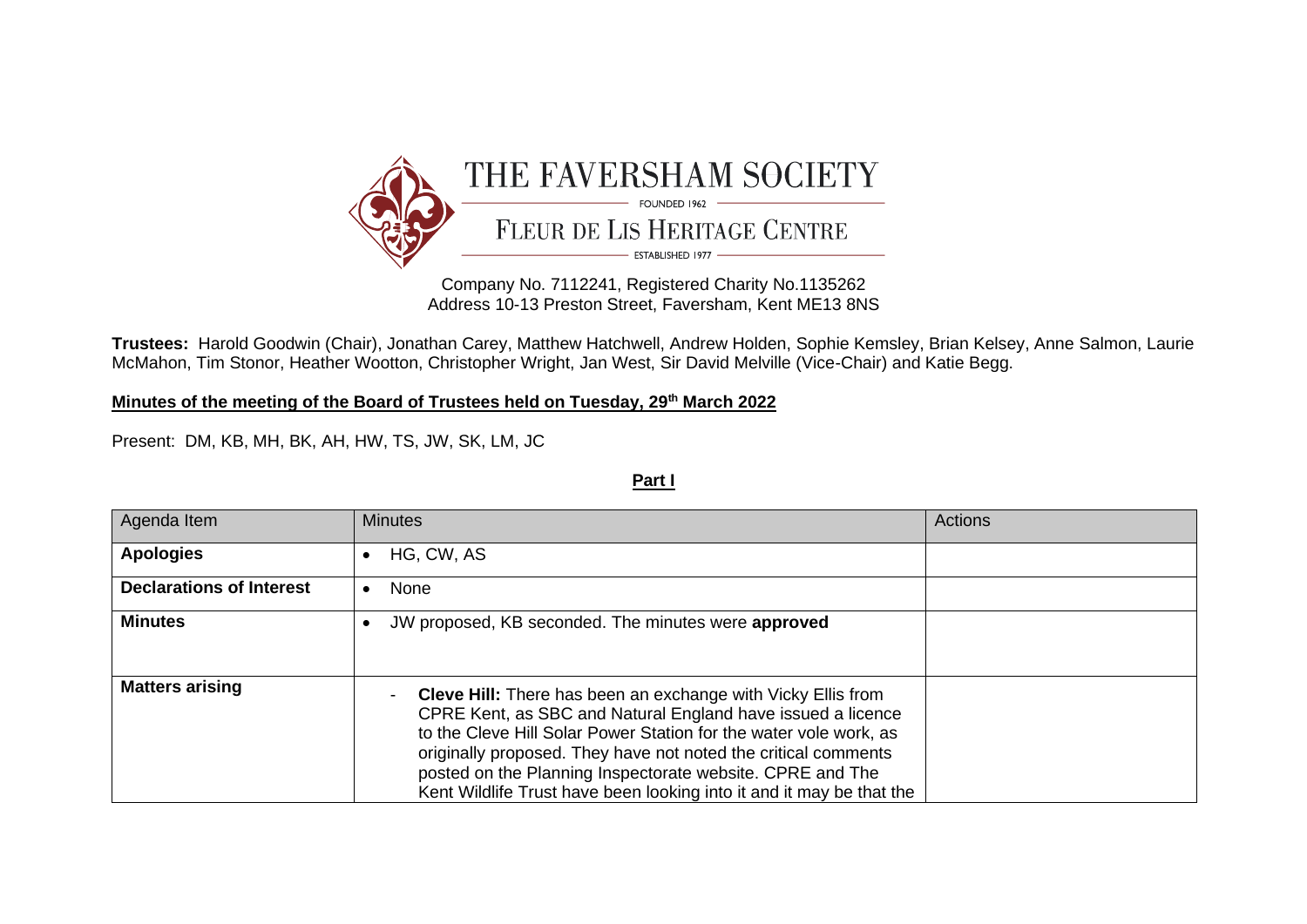|                          | licence was granted in error. Work is being undertaken to under-<br>stand if the licence can be revoked or amended. A second action<br>is to look out for other instances where the capacity of the regula-<br>tory agencies isn't at the right level to scrutinise all licence appli-<br>cations fully.<br>JW asked for Board members to confirm whether they are attend-<br>ing the 60 <sup>th</sup> anniversary event at Doddington. The event is for vol-<br>unteers but not spouses due to capacity |  |
|--------------------------|----------------------------------------------------------------------------------------------------------------------------------------------------------------------------------------------------------------------------------------------------------------------------------------------------------------------------------------------------------------------------------------------------------------------------------------------------------------------------------------------------------|--|
| <b>Committee Reports</b> | <b>Board Standing Committee</b>                                                                                                                                                                                                                                                                                                                                                                                                                                                                          |  |
|                          | KB presented the Standing Committee's minutes. HW raised that<br>the museum reception has been used as a bit of a dumping<br>ground for things that people do not know what to do with. HW<br>asked the Standing Committee to consider how we ensure this<br>does not happen. JC said that when Giles returns, he will seal the<br>doorway between the bookshop and museum, and this should<br>resolve the issue. HW and JC will liaise on the removal of books<br>from the gallery.                     |  |
|                          | DM received a petition regarding the opening between the<br>bookshop and the museum should remain open. DM will send to<br>the Board, and JC will organise a response in order to explain the<br>rationale for closing the opening.                                                                                                                                                                                                                                                                      |  |
|                          | The Fleur Hall will be used by FSARG for a training session. HW<br>will let them in, as the Hall is alarmed, but HW is making the<br>Board aware it is happening.                                                                                                                                                                                                                                                                                                                                        |  |
|                          | The President of the Faversham Club have asked whether it is ok<br>for them to put a ladder in our car park to have their roof repaired.<br>The Board <b>agreed</b> we should give access.                                                                                                                                                                                                                                                                                                               |  |
|                          | <b>Museum</b>                                                                                                                                                                                                                                                                                                                                                                                                                                                                                            |  |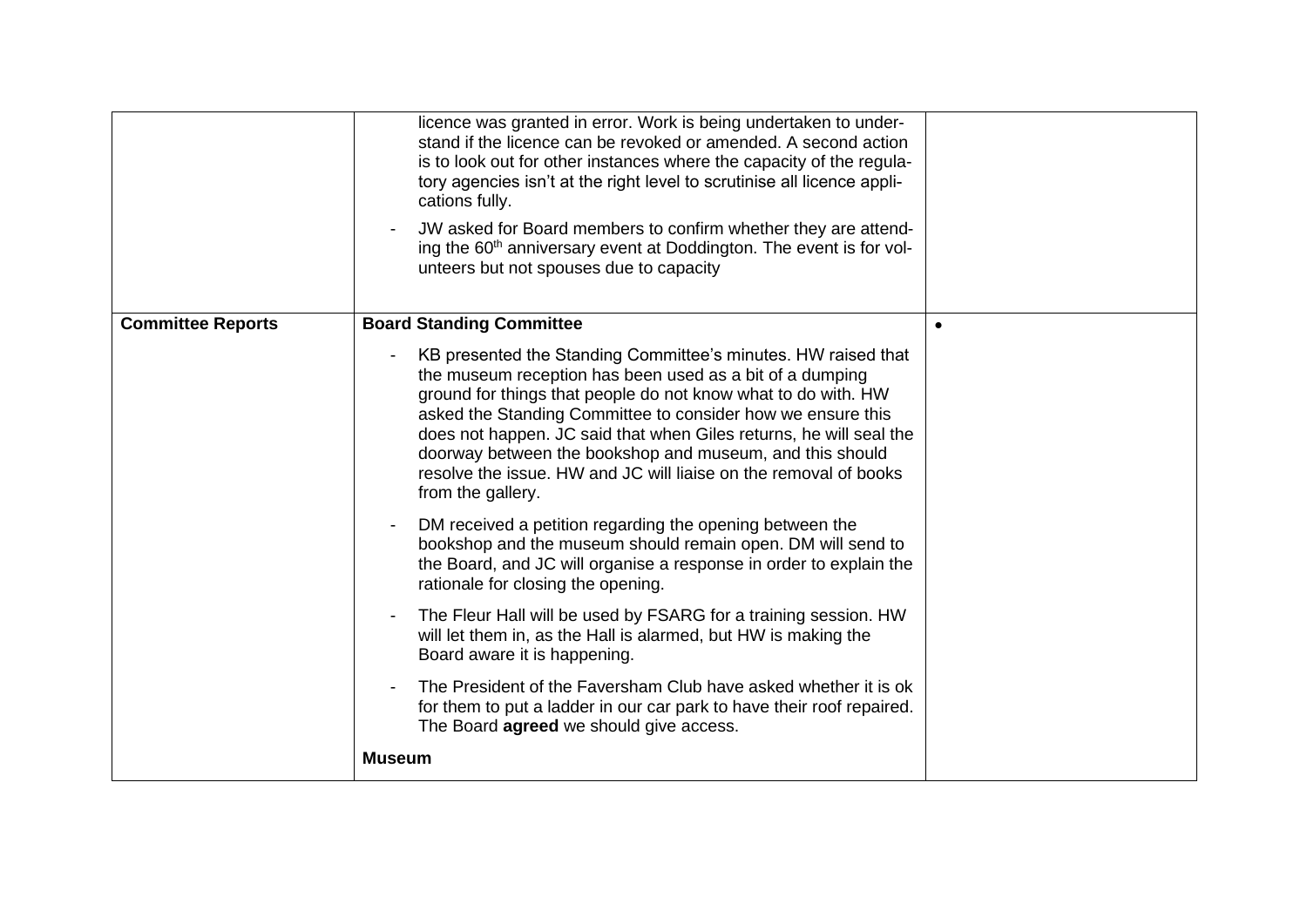|                | HW raised that they are aiming for the museum to be open during<br>the Easter holidays.                                                                                                                                                                                                                                                                                                                                                                                                                                                                                                                                                                                                                                  |
|----------------|--------------------------------------------------------------------------------------------------------------------------------------------------------------------------------------------------------------------------------------------------------------------------------------------------------------------------------------------------------------------------------------------------------------------------------------------------------------------------------------------------------------------------------------------------------------------------------------------------------------------------------------------------------------------------------------------------------------------------|
|                | There are some large items to move - MH suggested he's happy<br>to help.                                                                                                                                                                                                                                                                                                                                                                                                                                                                                                                                                                                                                                                 |
|                | <b>Environment</b>                                                                                                                                                                                                                                                                                                                                                                                                                                                                                                                                                                                                                                                                                                       |
|                | Has not met                                                                                                                                                                                                                                                                                                                                                                                                                                                                                                                                                                                                                                                                                                              |
|                | <b>PEEP</b>                                                                                                                                                                                                                                                                                                                                                                                                                                                                                                                                                                                                                                                                                                              |
|                | Has not met                                                                                                                                                                                                                                                                                                                                                                                                                                                                                                                                                                                                                                                                                                              |
|                | <b>Planning</b>                                                                                                                                                                                                                                                                                                                                                                                                                                                                                                                                                                                                                                                                                                          |
|                | In relation to Abbeyfields, Ray Harrison and JC met the planning<br>barrister. He has prepared a paper that has been submitted to<br>Swale. It is now on Swale's planning portal.<br>The Board thanked Ray Harrison and JC for their work on<br>Abbeyfields.                                                                                                                                                                                                                                                                                                                                                                                                                                                             |
| <b>Finance</b> | BK presented that the Society has set up a legacies fund.<br>$\bullet$<br>This year, the Society has received a very significant legacy donation.<br>$\bullet$<br>BK is making arrangements of how to ensure security of our funds<br>$\bullet$<br>given this donation. The Finance Committee agreed that these funds<br>should be secured, and in a way that earns as much interest as<br>possible.<br>The Society has taken back the amount it had on deposit with Virgin<br>Bank.<br>The Charities Aid Foundation, through their platform, managed by<br>$\bullet$<br>Flagstone, undertakes to provide subscribers with a list of banks,<br>ranked according to safety and then according to return on<br>investment. |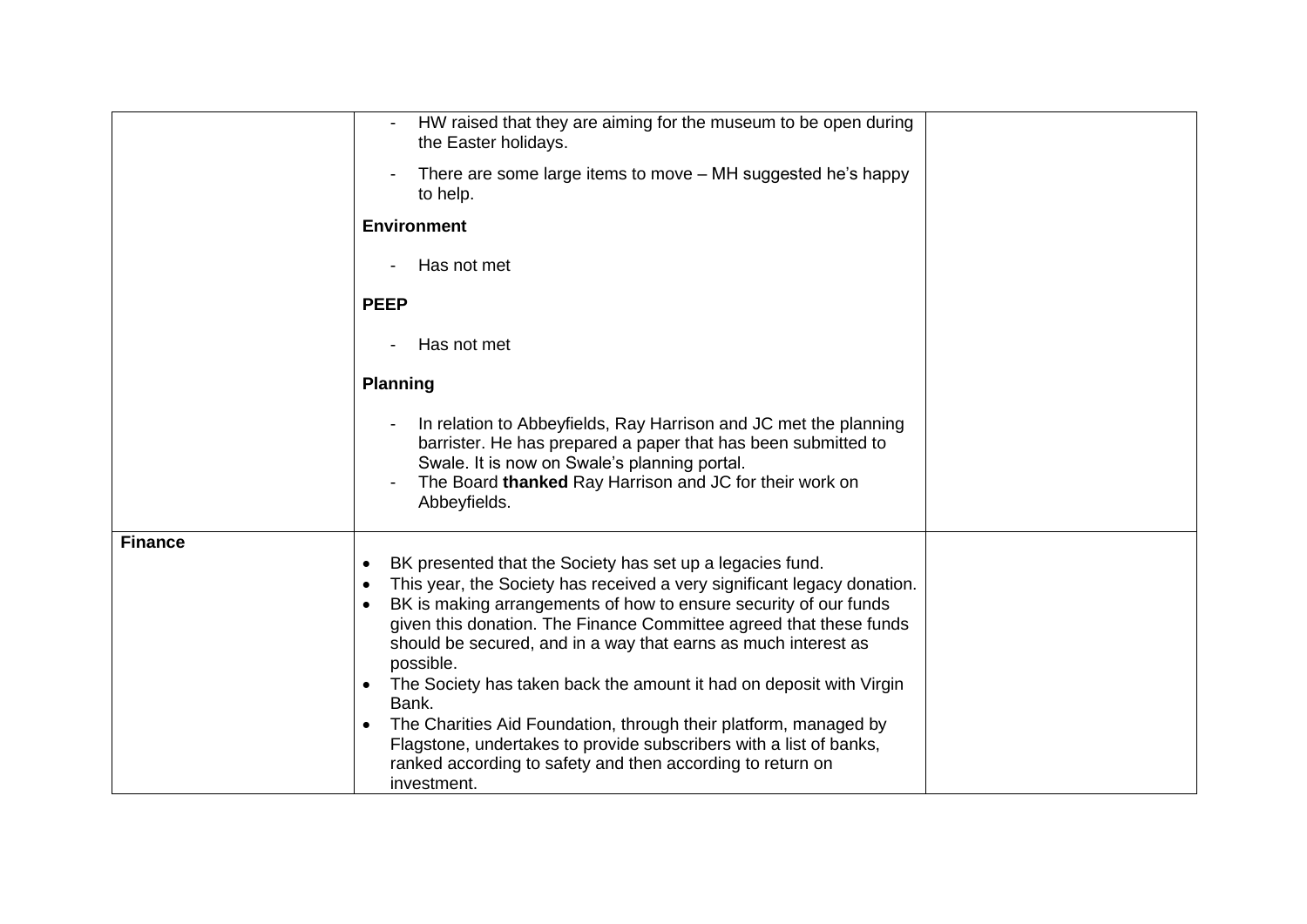|                    | CAF has acknowledged our application, but due to regulatory issues,<br>it will take some time. BK will hopefully in the next week or two be<br>able to access the platform and choose a selection of banks<br>according to their safety and the ROI they provide.<br>The Finance Committee will also present to Board a plan for how<br>$\bullet$<br>these funds might be earmarked for present and future use.<br>The Board thanked BK for his work on this and approved his<br>$\bullet$<br>proceeding with the plan.<br>LM raised that the Board will need to discuss the earmarking of<br>funds, and while the Finance Committee's advice will be very<br>important, the Board should be the decision-making body.<br>MH added that there may be a degree of urgency regarding<br>earmarking funds for projects and investments, due to the rate of<br>inflation.<br>TS raised that a workshop may be needed to discuss our spending<br>plans.<br>JC suggested a degree of confidentiality is needed, as time is<br>$\bullet$<br>required to make plans. |  |
|--------------------|--------------------------------------------------------------------------------------------------------------------------------------------------------------------------------------------------------------------------------------------------------------------------------------------------------------------------------------------------------------------------------------------------------------------------------------------------------------------------------------------------------------------------------------------------------------------------------------------------------------------------------------------------------------------------------------------------------------------------------------------------------------------------------------------------------------------------------------------------------------------------------------------------------------------------------------------------------------------------------------------------------------------------------------------------------------|--|
| <b>SLA for VIC</b> | AH developed the SLA. The Board approved this.<br>LM queried whether we should confirm it is for the financial year<br>AH confirmed that our insurance will cover our people.<br>HW raised whether our SBC grant will cover costs and AH<br>confirmed that is the intention.                                                                                                                                                                                                                                                                                                                                                                                                                                                                                                                                                                                                                                                                                                                                                                                 |  |
| <b>AGM</b>         | The AGM will take place on the 1 <sup>st</sup> June<br>$\bullet$<br>LM, SK, KB, TS, BK and TS are up for re-election.<br>$\bullet$<br>SK will not be standing for re-election. Every else intends to. The<br>$\bullet$<br>Board thanked SK for her contribution.<br>The Board <b>agreed</b> that DM and JW should explore the best way for<br>$\bullet$<br>AS to retain Board membership.<br>There is a speaker for the AGM from the University of Kent.<br>$\bullet$<br>Graham Warner resigned in Sept 2020.<br>$\bullet$                                                                                                                                                                                                                                                                                                                                                                                                                                                                                                                                   |  |
| <b>Newsletter</b>  | KB raised an approach by the hop festival organisers for support in<br>$\bullet$<br>creating a History of Hop Picking display for 12 Market Place during<br>the festival. The Museum Committee will look at the proposal in their                                                                                                                                                                                                                                                                                                                                                                                                                                                                                                                                                                                                                                                                                                                                                                                                                            |  |